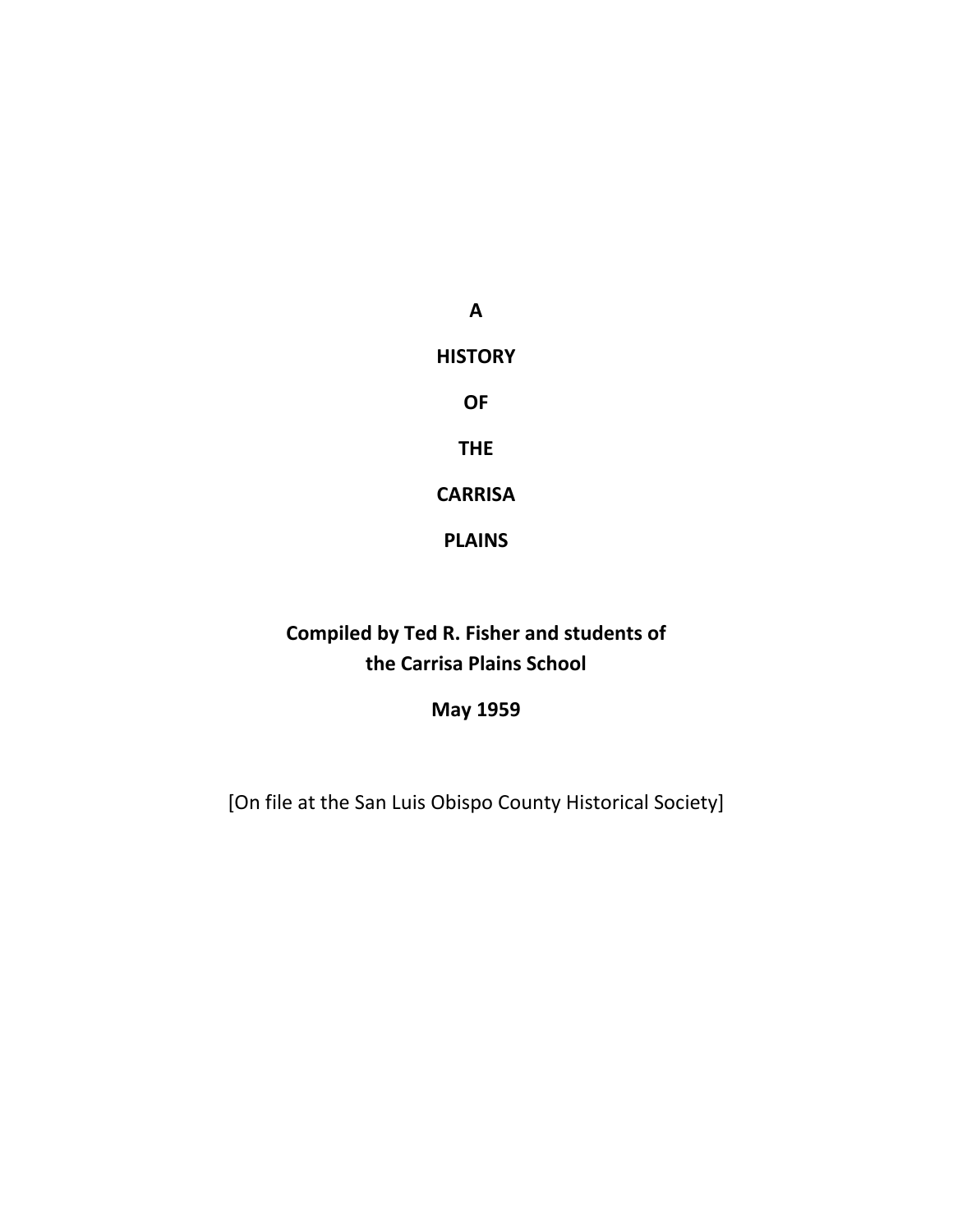# Carrisa Plains a History

| I. Organizations       |  |  |
|------------------------|--|--|
|                        |  |  |
|                        |  |  |
|                        |  |  |
| II. Industry           |  |  |
|                        |  |  |
|                        |  |  |
|                        |  |  |
|                        |  |  |
| III. Services          |  |  |
|                        |  |  |
|                        |  |  |
|                        |  |  |
|                        |  |  |
|                        |  |  |
|                        |  |  |
|                        |  |  |
|                        |  |  |
| IV. Points of Interest |  |  |
|                        |  |  |
|                        |  |  |
|                        |  |  |
|                        |  |  |
|                        |  |  |
|                        |  |  |
|                        |  |  |
|                        |  |  |
|                        |  |  |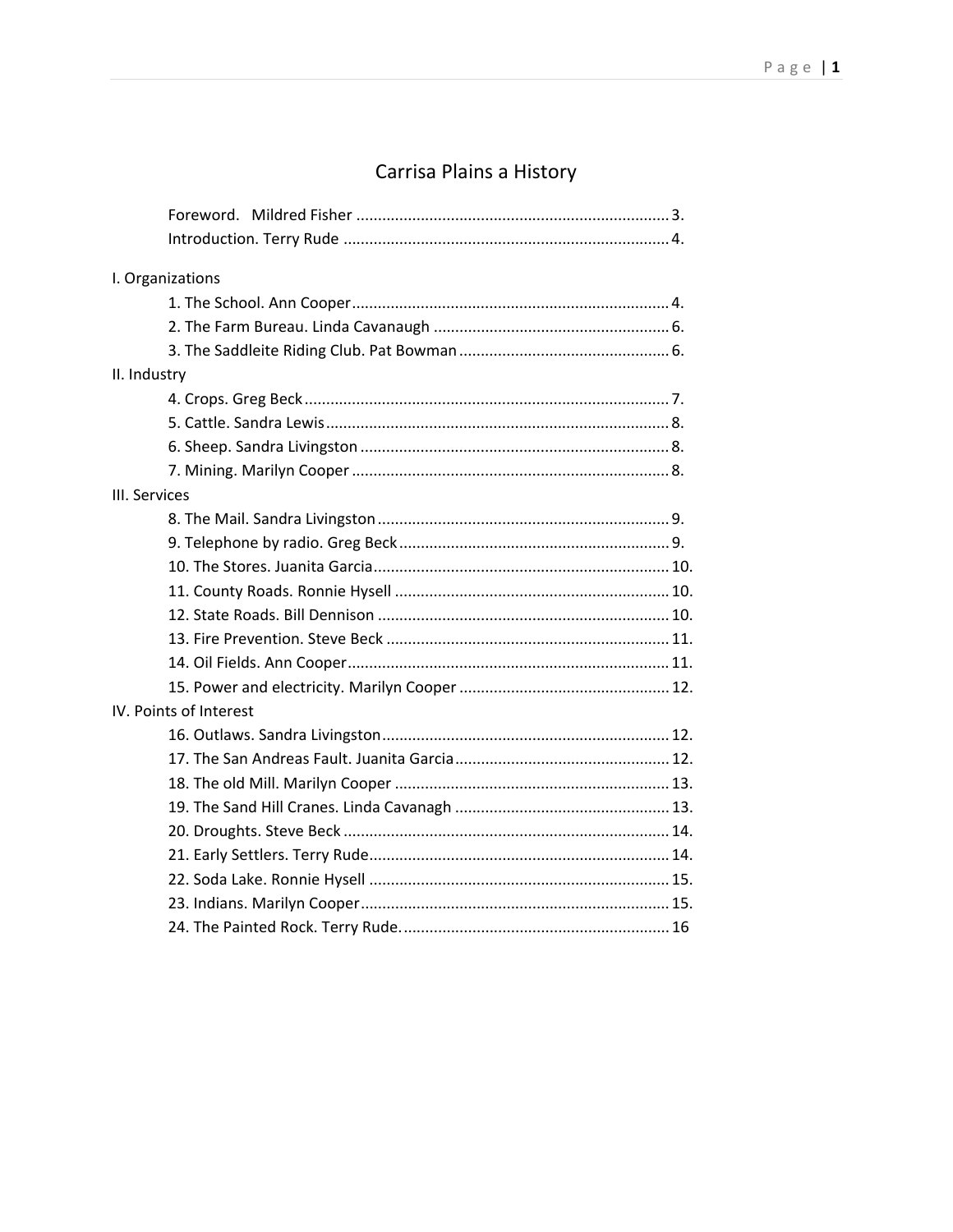| <b>Students</b>                                                                   | Lower Room               |
|-----------------------------------------------------------------------------------|--------------------------|
| <b>Grant Hysell</b>                                                               | First                    |
| <b>Albert Lewis</b>                                                               | $\mathbf{u}$             |
| Mareia Livingston                                                                 | $\mathbf{u}$             |
| Brenda Beck                                                                       | Second                   |
| Leon Garcia                                                                       | $\mathbf{u}$             |
| Randy Kuhnle                                                                      | $\mathbf{u}$             |
| Susan Lewis                                                                       | $\mathbf{u}$             |
|                                                                                   | Third                    |
| <b>Tony Hysell</b>                                                                | $\mathbf{u}$             |
| <b>Ben Lewis</b>                                                                  | $\mathbf{u}$             |
| Roxanna Lewis                                                                     |                          |
| <b>Eleanor Hysell</b>                                                             | Fourth                   |
| Gorga Lewis                                                                       | $\mathbf{u}$             |
| Custodian                                                                         | Lottie King              |
| Board of Trustees Kenneth Beck, Ray Cavanagh, Ron Lewis<br>Recorded April 9. 1959 |                          |
| <b>Upper Room Teacher</b>                                                         | Ted R. Fisher            |
| <b>County Field Staff</b>                                                         | Helen Bausch             |
|                                                                                   | <b>Helen Cruikshanks</b> |
|                                                                                   | Juanita Tolle            |
| Board of Trustees - Atascadero Union:                                             |                          |
|                                                                                   |                          |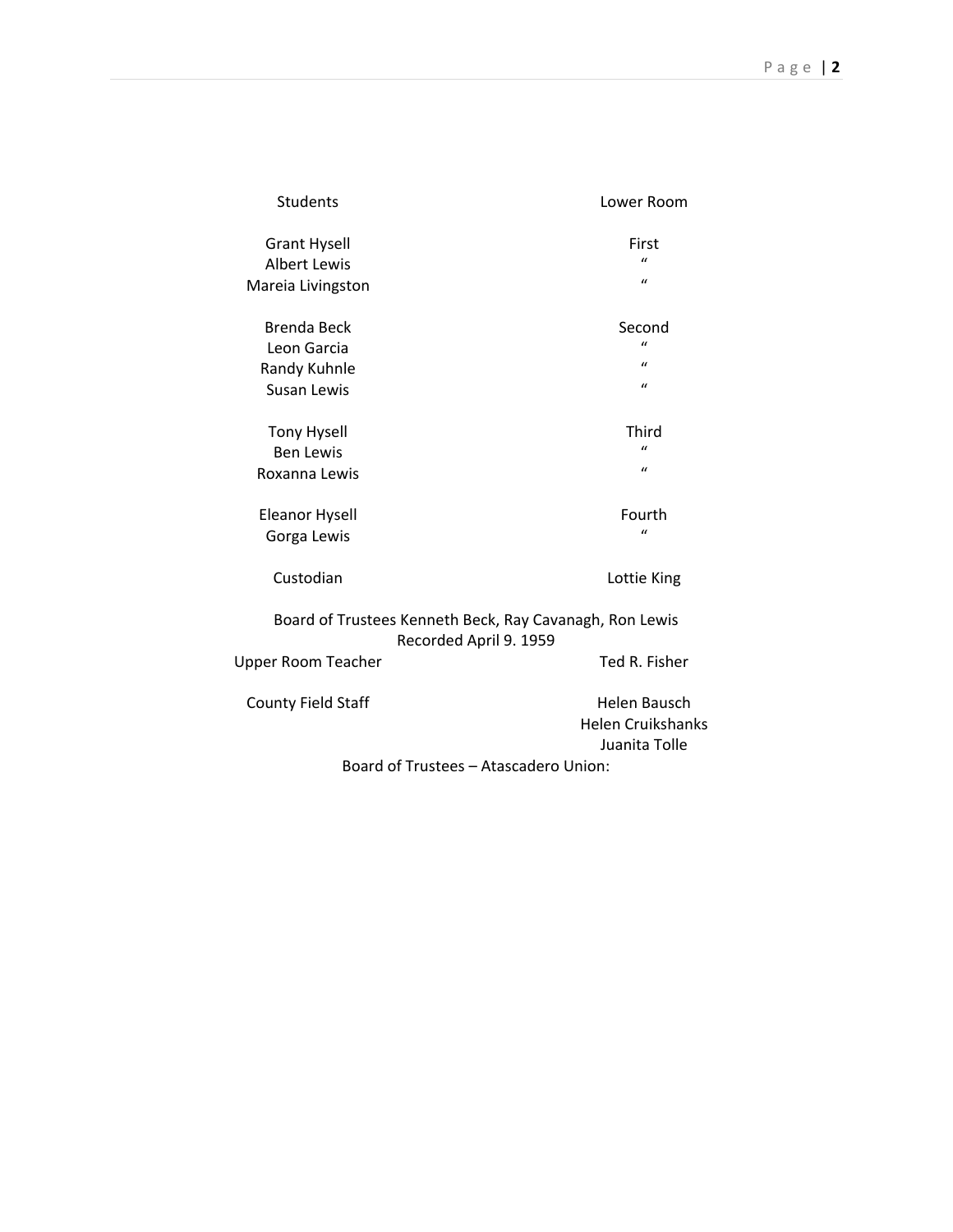# **A Foreword By Mildred F. Fisher**

Those that might benefit from this history are indebted to many. Many people have helped us by lending slides, relating history to us, securing books for research, and by giving their time and encouragement. To all of these people, thank you very much.

We all knew that civilization and education is not something that is inborn or imperishable. It must be acquired anew by every generation. Any serious interruption in its financing or transmission my bring it to an end. Education could be defined as the technique of transmitting civilization.

We are then of the firm belief that we should gather up our heritage, which includes our history, and offer it to our children of each generation.

With this thought in mind, that our posterity should fully understand their heritage and history, we the students, teachers, and parents of the Carrisa Plains Elementary School dedicate this history. CARRISA PLAINS – AN ILLUSTRATED HISTORY. The following script may or may not be used in connection with 35 mm 2x3 slides, which have been prepared with it.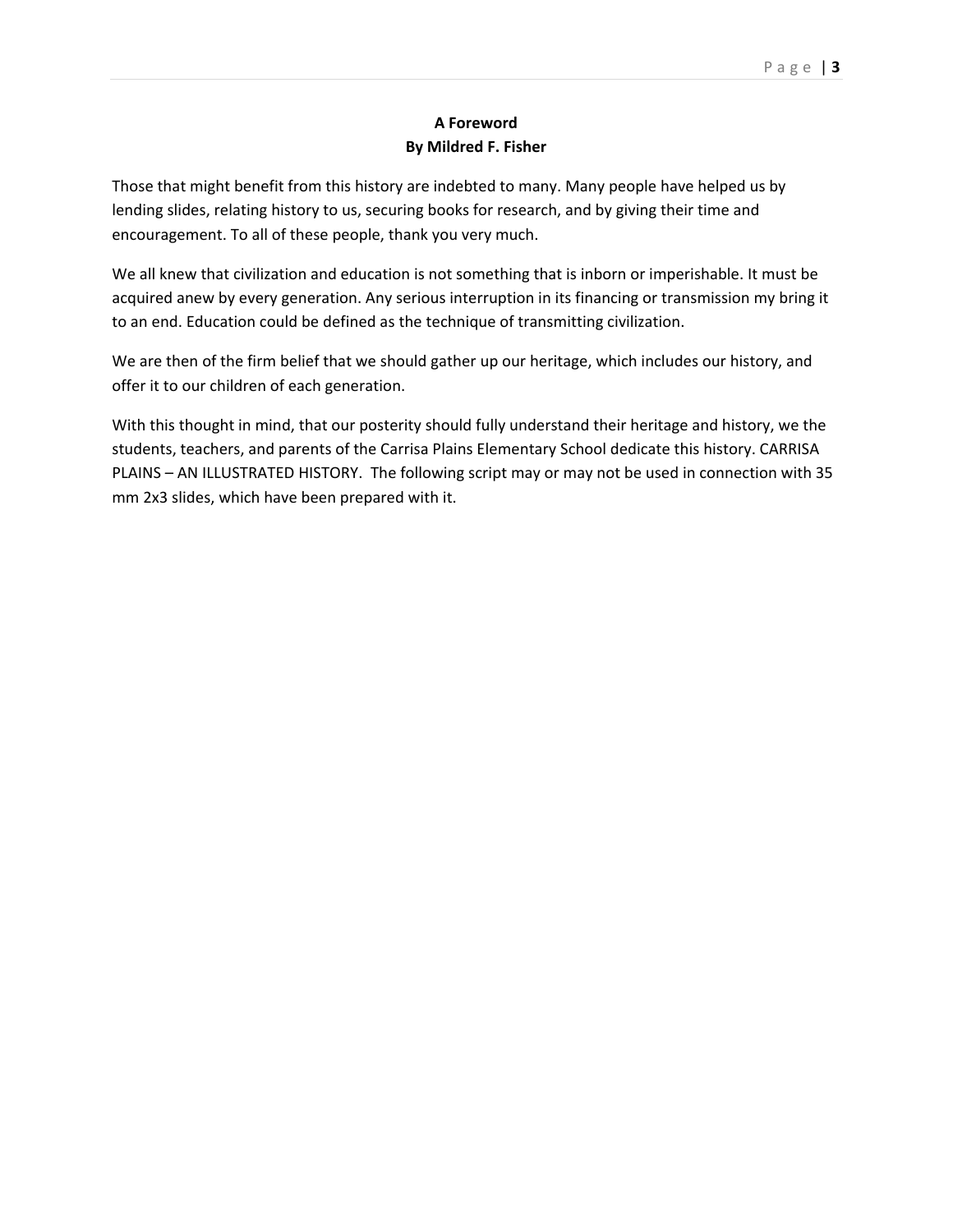## **Carrisa Plains – An Illustrated History**

#### **Introduction**

Along the eastern border of San Luis Obispo County lies a high flat plain; it is flanked by the Caliente Range on the southwest and the tree barren Temblor Range on the northeast. From eight to twelve miles wide and approximately sixty miles long, it slopes slightly to the southwest from an altitude of about two thousand feet. This five hundred thousand acre plain and the surrounding foothills is called the Carrisa Plains and Carrisa School District. It is about this plain these pictures and words would describe.

Sparsely populated with near two hundred men, women and children, it is unique in many ways. Those that are engaged in cattle and wheat ranching by far predominate.

The Plains have been described in many ways. The Los Angeles Times once said, "Its people live in a fiction like setting of rolling hills, flat high plains, and silent meadows – a region of incomparable natural beauty. With each turn in the road a different panorama of softly enthroned hills, oak trees, and quietly grazing sheep, unfolds."

This picturesque plain received its name CARRISA from a long grass reed once abundant on the plain. It was from this grass the Indians obtained sugar which they traded to the Spanish. The Chumash Indians once roamed this region and used it for their hunting grounds.

Luxuriant growths of this and other grasses furnished food for many wild deer and antelope. However, the deer and antelope gave way to sheep and still later to long-horned cattle. It wasn't long after this that wheat appeared and then some barley, when government restrictions on wheat were enacted.

The average rainfall drops down from that received on the coast fifty miles away. The light rainfall of from eight to twelve inches yearly makes fallow wheat ranching necessary.

The winter days are generally pleasant with a bright son. The nights are very cool with sometimes a hard freeze. Snow melts quickly after falling. The summer days are warm; the evenings cool, and a sleeper must generally use a cover.

#### **The School**

The Carrisa Plains elementary School District is the largest in the area in San Luis Obispo County and loyal patrons are rightly proud of its structure and tradition.

In spite of its huge size the enrollment is small and the pupil transportation problem is solved without a school bus. The parents bring the children to school from as far away as twenty miles and return for them in the evening at the close of the school day. The district compensated them on a mileage traveled basis. A bus would not be practical as children arrive from every direction.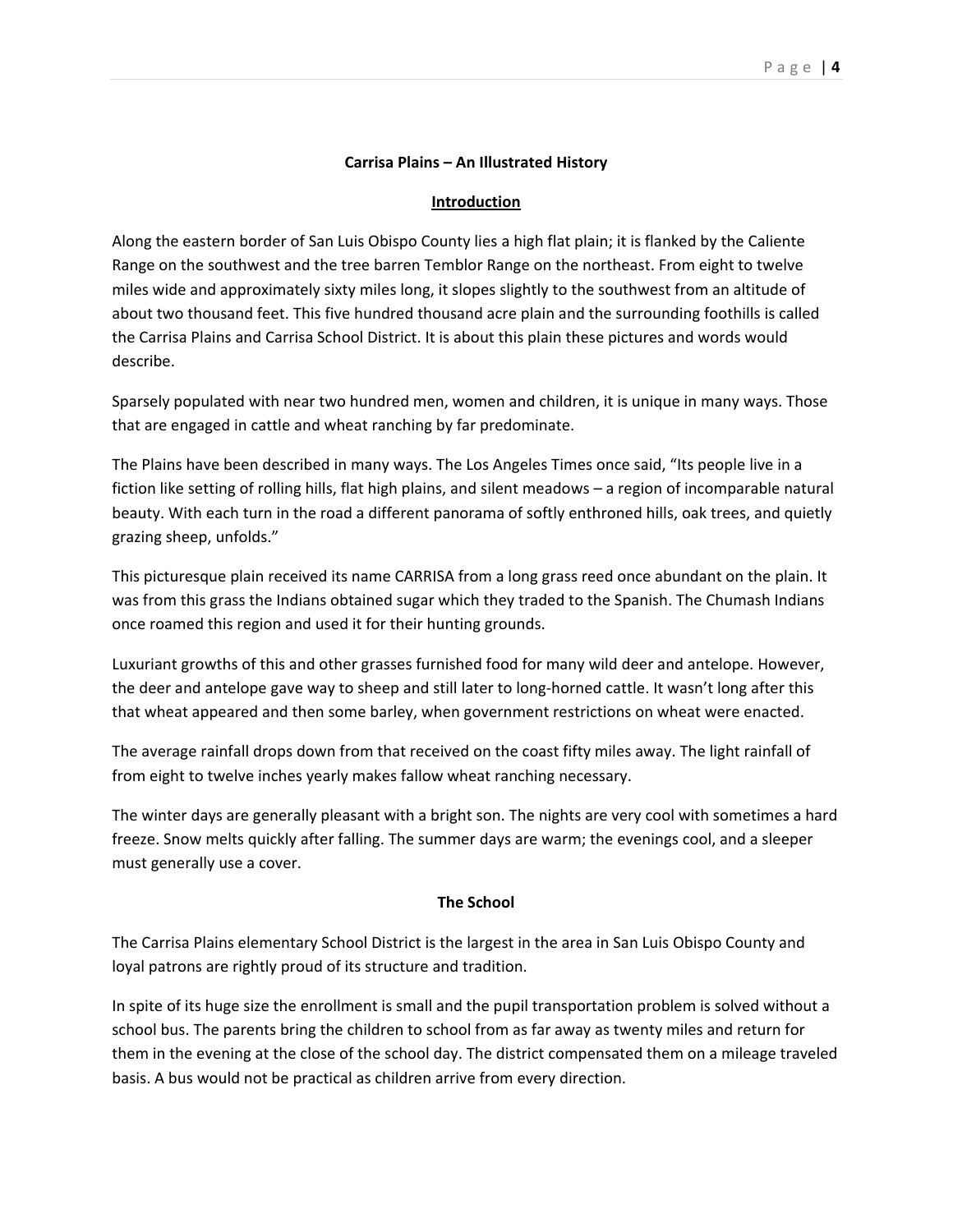The school architecture is very modernistic and the structure even includes and electric kitchen, an auditorium, and it has playground equipment often lacking in many schools. It was constructed n 1954 – 1955 on a ten acre site three miles west of the old Simmler School, with is now used by the Farm Bureau. The new school was renamed Carrisa for a long grass reed so abundant in pioneer days.

The school fathers or trustees represents the oldest of the plains pioneers. There is a Beck whose maternal grandfather, Bell Fairbanks, was a pioneer and served on what was probably the first school. The Lewis that is a member, is the grandson of a Lewis that pioneered and homesteaded near the La Panza around 1885.

A King, the wife of the son of an early post master and pioneer, takes very unusual care of the school plant and serves as an emergency doctor and nurse to the children and adults of the community.

At this time nineteen of the twenty-four students are grandchildren or great-grandchildren, either on the maternal or paternal side, of the earliest pioneers. In the school registers apper the names of Beck, Cavanagh, Bowman, Kuhnle, Lewis, Cooper, Garcia, King, Livingston and Rude.

The students, after graduating from the elementary school, attend Atascadero Union High School where a resident hall is provided by the district. These students return to the Plains on week-ends and holidays.

Because of parent interest, the public of the elementary school enjoy faraway field trips in the school curriculum. Most of the parents were present on a trip to Hearst Castle. They also benefit by associating with other schools in team sports such as basketball, softball, and rhythms.

Comfortable quarters are provided for the teachers in a setting that is very scenic and attractive near the school.

The original Simmler School was located six miles east and a mile north of the new school. All that remains is the old well and memories. It was established n 1891. The site was probably donated by F. H. Cavanagh who was on the first board. It is said that Lopez donated the building which was later moved to a new location and another room added. Sell Fairbanks is said to have served as one of the first trustees along with Lopez who donated the building.

In 1907 the school was located in an upstairs bedroom of the J. B. King home on the A. F. Hubbard place and the present home of the Becks. At that time there were only five pupils, the four Kings and a neighbor.

At another location, across the road from the Carrisa Store, the Galarte shool was in session for a few years.

In 1910 Mr. Nunes donate an acre for a school site. The original school was then moved to the present location. Later another room and teachers' quarters were added when the school enlarged. When the present new school was built, this school and surrounding property was taken over by the county. The Farm Bureau leases it at the present time. Also, the California Division of Highways has its headquarters here, as well as the San Luis Obispo County Roads Department.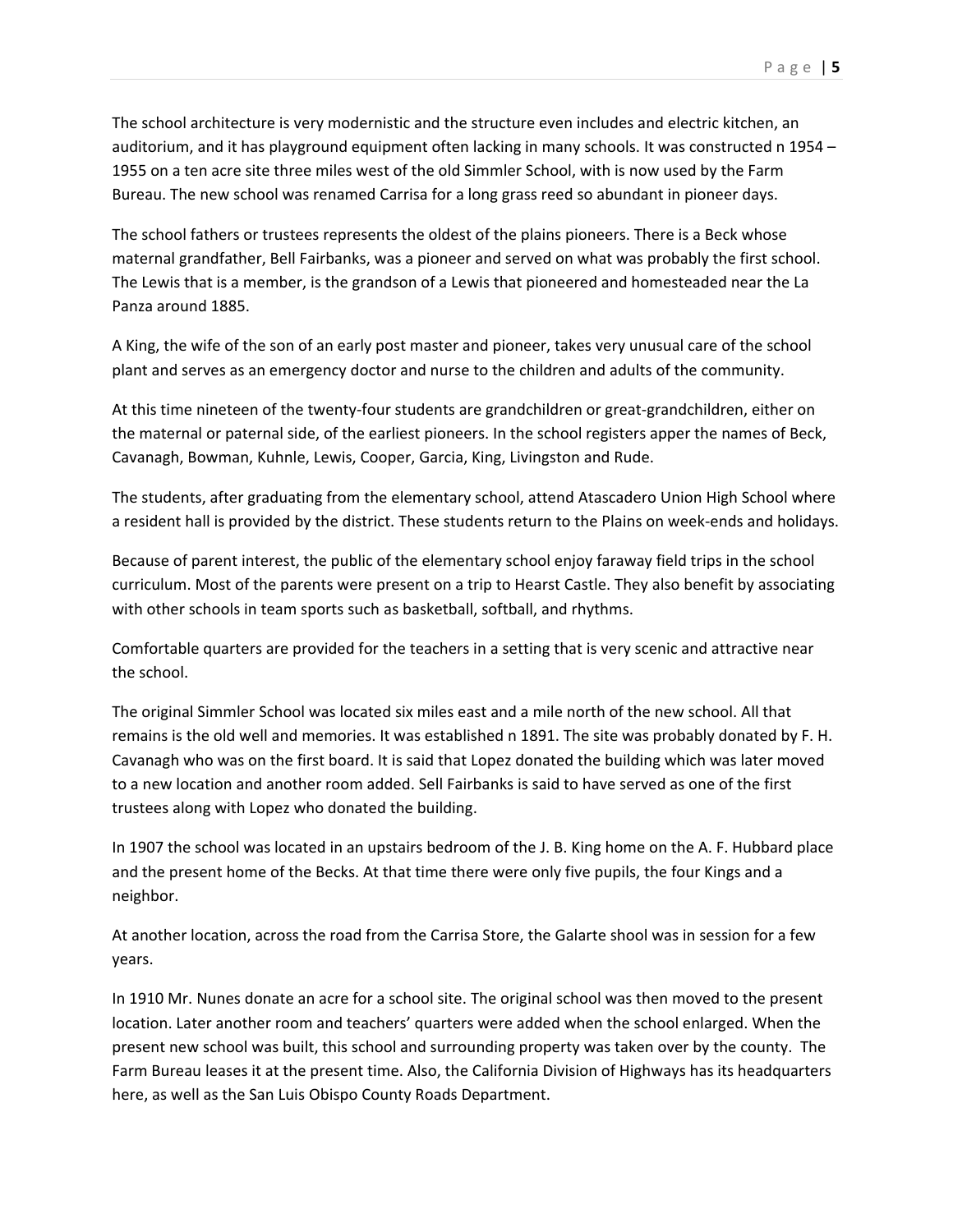Another school was located on the La Panza Ranch on School House Flat, according to stories.

## **The Farm Bureau and Farm Bureau Women**

The old Simmler School Building houses the social and business activity of the Plains. It is here that the Farm Bureau and the Home Department met once a month to discuss their problems and relax.

On the evening of February 27, 1930, Parker Talbot, County Farm Advisor, came to Carrisa and introduce Mr. McChesney.

As president of the San Luis Obispo County Farm Bureau, Mr. McChesney explained the purposes and objectives of the Bureau. Mr. Yoakum, secretary of the of the Edna Farm Center, also gave a short talk.

This visit resulted in the election of the following officers" First Directory – Harry F. Pond, Second Vice Director – Rowland W. Cooper, on the first Friday of each month. This is still the meeting date. At this meeting the number present was ten, the number absent was nine.

The Farm Bureau Women is said to have been organized shortly before the Farm Bureau by Lottie King, who served many years as the leader. The Home Department's main interest is the home and family cooperation.

## **The Carrisa Plains Saddleite Riding Club**

The Carrisa Plains Saddleite Riding Club was organized February 4, 1958. This is the exact month, day, and year that our country launched the first satellite from Cape Canaveral, Florida – hence the name "Saddleite."

Judy Bowman, granddaughter of Birma McClaan, an early pioneer, was the first president of the Club. Janice Rude is the present chairman.

Horses have played an important role in the Plains history and development as in other regions of the West. Although there were no original wild horses as those in Europe, renegade bands of horses did exist. The McAllister Ranch (sometimes called Los Yaquas, Spanish for Mares) was probably named for a band of wild horses.

Joe Arana, and early post rider in this area, rode a beautiful Arabian mare which he sold to Mr. Still because she had saddle sores Birma McClaean still talks about Kit a descendant of this mare.

During round-up time members from many ranches would gather from miles around for the branding of the calves. The rodeo started here. The string of horses from the cowboys chose their horses was called the remuda.

Wheat and Cattle ranchers farmed with many teams, hauled supplies from the surrounding towns, and hauled grain to the markets.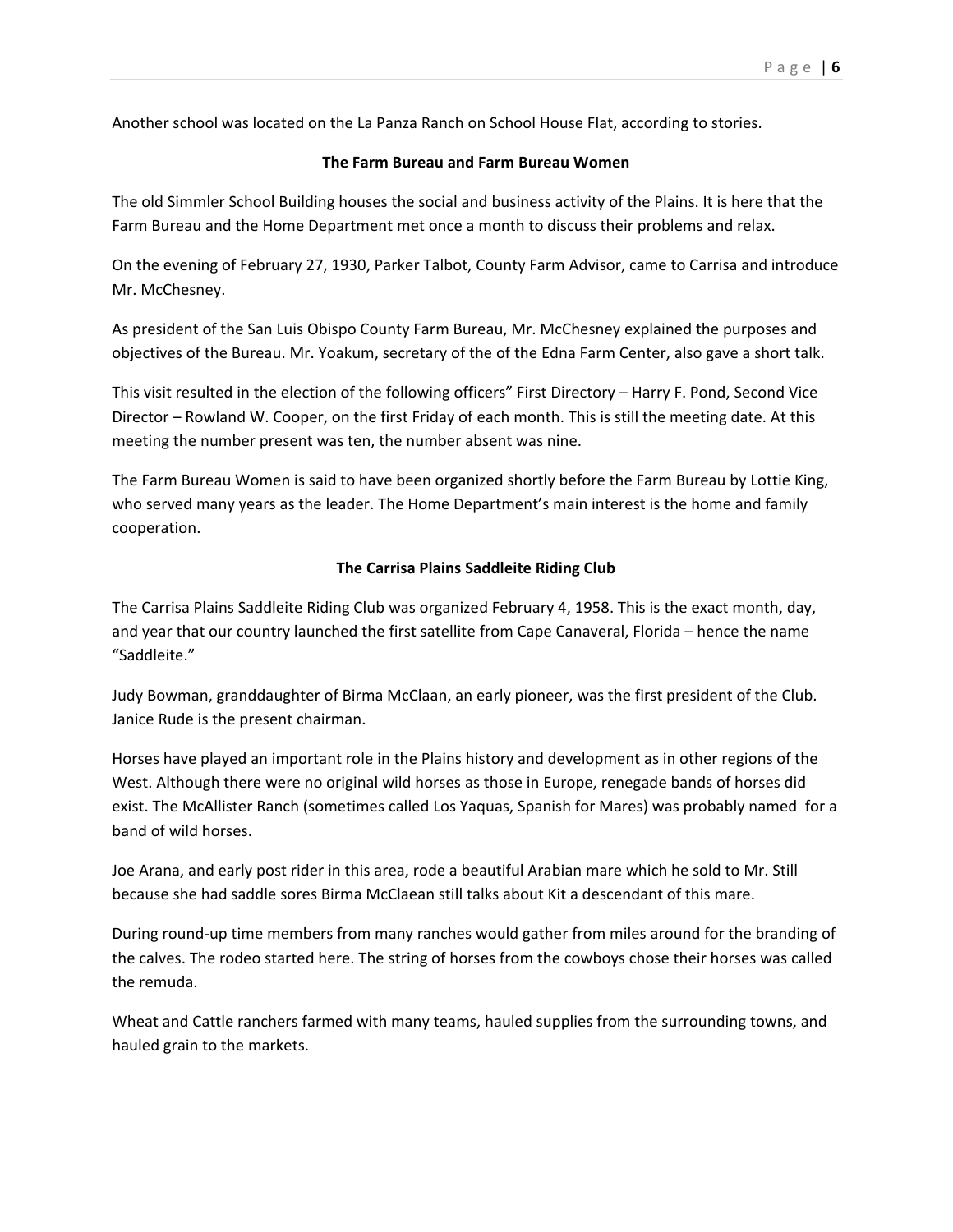The well bred horses were forgotten for many years on account of the automobile and modern farm machinery. Now, however, interest has been revived by pleasure riding and riding and roping clubs. The saddleite Club of Carrisa Plains is one of these.

Mrs. Latimer, a daughter of Chester R. Brumley, of the Painted Rock Area, relates an interesting story concerning her attempt to capture and break two antelope to pull a buggy. It was her ambition at one time while she lived on the Plains to drive down the streets of San Luis Obispo driving a team of antelopes. Her ambition was never realized. She failed to raise to maturity the two antelopes which she had captured.

# **Agriculture on the Carrisa Plains**

There are approximately 500,000 acres of land included in the Carrisa Plains. The principal agricultural products from this land are wheat, barley, cattle and sheep.

The earliest settlers raised sheep then soon turned to cattle. The grain that seemed to thrive so well in the rich soil was fed to livestock which would be driven to market and thereby furnish their own transportation which was difficult in those days. Later when transportation and roads improved, the golden grain which was mostly wheat was sacked and taken to market in three or four team wagons. Finally around 1929, when trucks were improved the train was transported by the bult (sic) method. It was no longer sacks.

When government restrictions on wheat began the grain ranchers turned their attention to the production of some barley.

The ranchers soon learned that planting a field every other year increased the yield and conserved the moisture in the soil. It is difficult for some mid-western visitors to believe that so much moisture exists a few inches down in the soil when it gets so little rainfall. The rainfall averages from eight to ten inches annually.

Very little irrigation is practiced because of irrigation installation costs. Some ranchers successfully raised potatoes until the prices went down and larger growers made it difficult to sell a crop. However, some alfalfa, maize, and other crops are irrigated and the crop fed locally.

Visitors driving along the road occasionally see bee hives setting in the fields. These bees collect the honey from the sage and turpentine weed. Special trucks with booms load the hives and move them to different locations. Rent is generally paid to the ranchers in honey.

Although grains grow readily, weeds do too. Along with water the weeds are one of the grain ranchers' major problems. They especially dislike the Russian thistle which the Hessian soldiers brought to this country when they were hired by the British during our country's fight for freedom. At least for the past six or seven years the crop duster has come to the Plains. When the wheat is a few inches high, they appear early in the morning spray with a weed killer.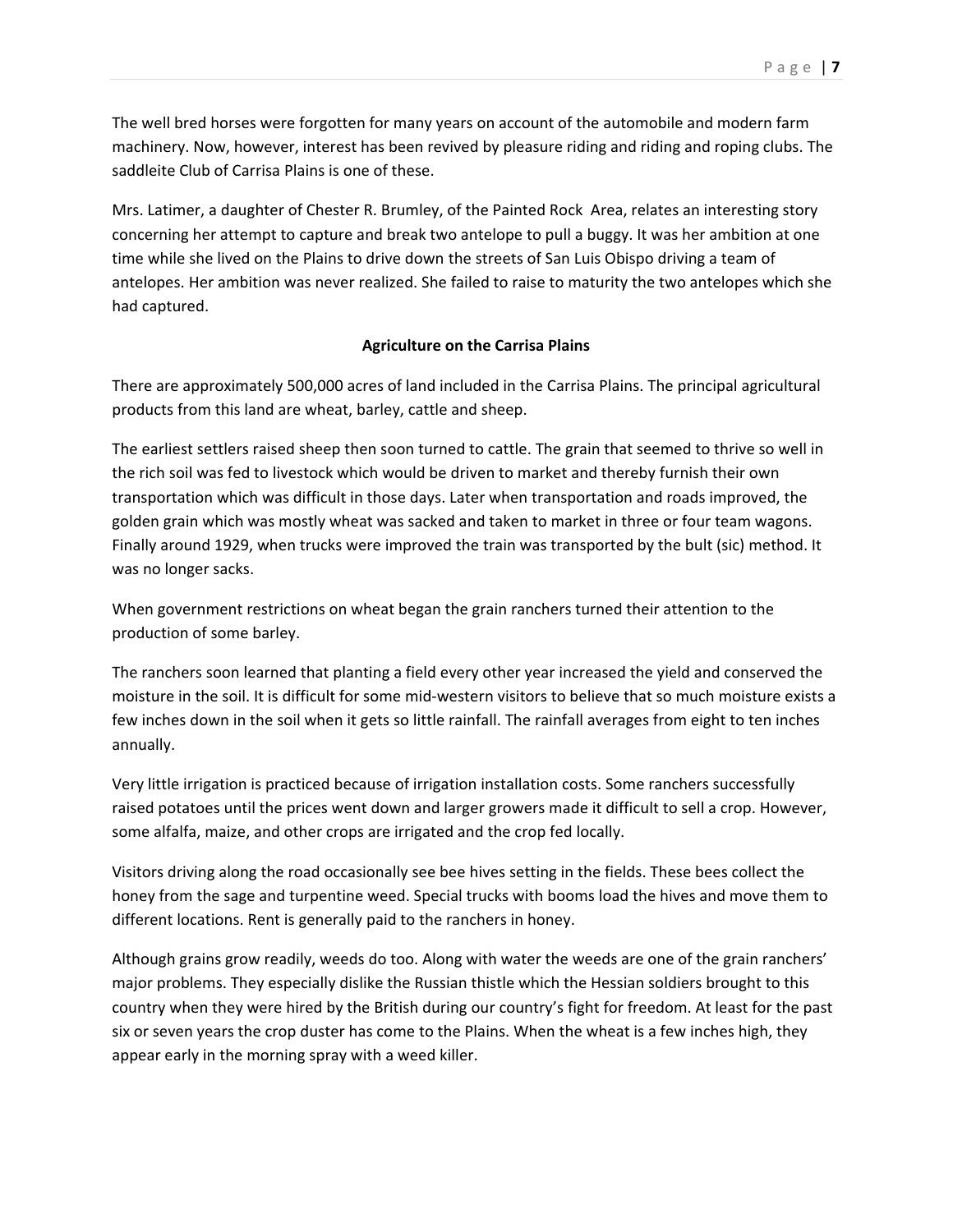The dusters spray with a converted Army Air Corps Primary Training plane called the PT-178. It is fascinating to watch them in the cool of a Spring day. Occasionally they take some of the people for a ride.

## **Cattle on the Plains**

First deer and antelope grazed on the Carrisa Plains. Now deer remain in the foothills and mountains, but the antelope is gone. After the deer came the hardy sheep of the pioneers. The longhorned Texas cattle soon took the place of the sheep in importance, and today the sheep is mostly used for gleaners or to clean up the part of the grain that the harvesters have missed.

Today the Whiteface or Hereford cattle dominate the cattle ranches on the fringe areas and the foothills of the mountains. Both the horned and polled Herefords are increasing rapidly. One particular Hereford breeder enjoys breeding the registered stock, and he is fast acquiring a successful name as a breeder.

Miller and Lux, famous California ranch owners and breeders, once had extensive holding on the Carrisa Plains especially in the southern part. It is said that Henry Miller could travel from almost one end of California to the other without stepping off his own land. Henry Miller visited the Plains a few times on his may trips to his holdings. It is probable that Miller Well on the Carrisa was named for him.

Visitors to the Plains might think that the rancher would butcher their own beef. Strangely though, the ranchers are able to purchase their meat from the butcher shop or the packing house cheaper than they can butcher their own. A few raise garden vegetables for their own use, but this is the exception rather than the rule.

#### **Sheep on the Carrisa Plains**

[It was difficult to transcribe this page due to the poor quality of the copy]

The seep was probably the first domesticated animal on the Carrisa Plains except the ??? ??? horse. Although they fade early every spring to be replace by cattle, they are still here in ???? after the grain has been harvested they pasture herds of sheep to enter their fields to eat the ? -----? They are still here

??? The best herder, Joe Auperian, with his country men herd as many as 8000 sheep. They live in trailers that they bring with them and tend the sheep with trained Border Collies.

???? herders although they speak little or no English…. Some Plains people invite them …… local dances. They in-turn …. Learn other dances and to eat their native. ….

### **Mining on the Carrisa Plains**

All evidence of gold mines in the region of Navajo and Placer Creeks is fast disappearing. The ore on this part of the Carrisa was never much more than the kind that would bring a few hundred dollars for a winter's work. In other words it was little better than the existing wages at that time.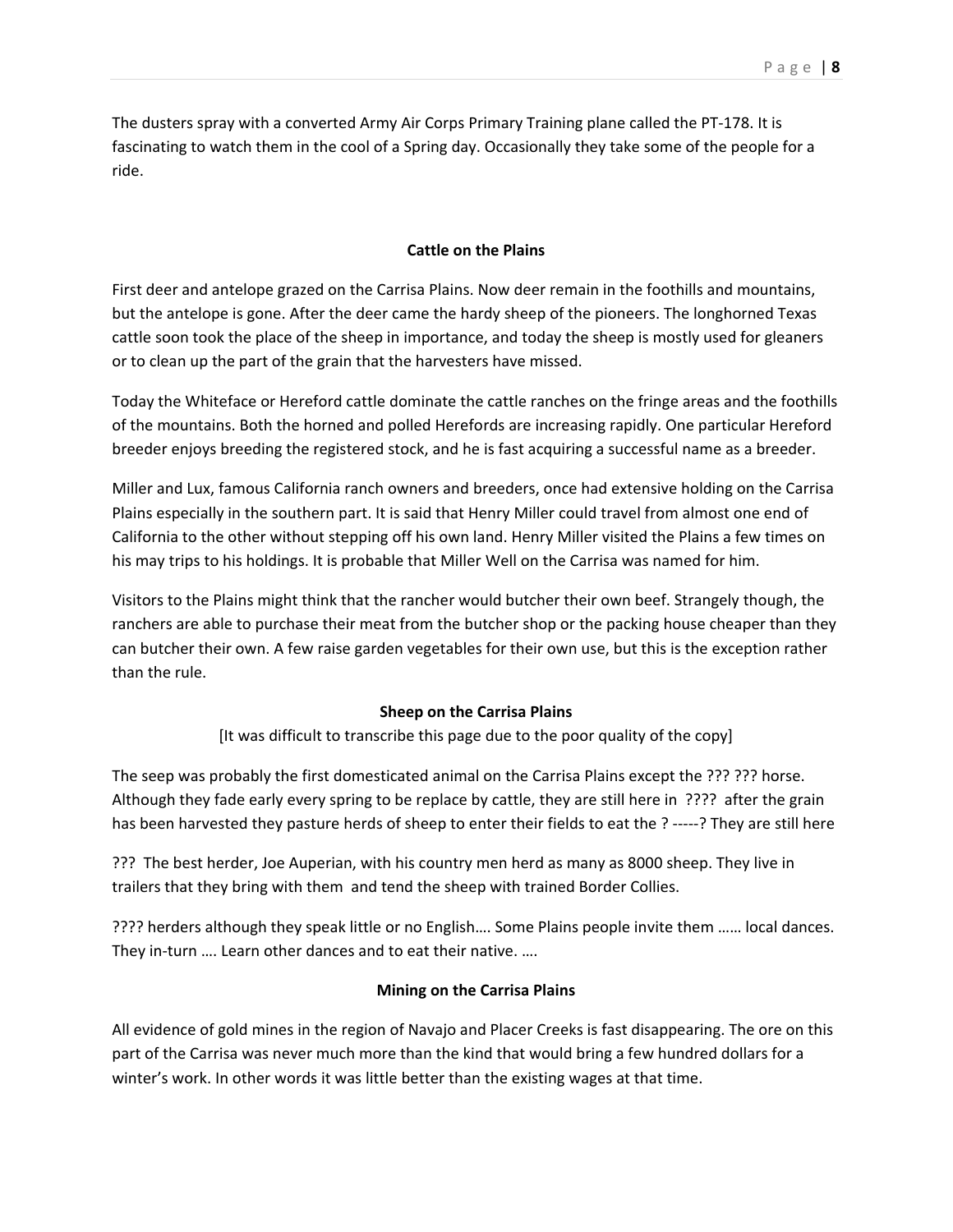According to some sources \$100,000.00 was taken from Navajo Creek from 1878 to 1882. However, it is doubtful if a mother lode ever existed here.

The mining was of the sluice box type called placer mining. The main mining activity was centered around the mouths of side creeks at the point where they entered the larger ones.

By 1900 only the never-do-well workers and Chinese were left. The remains or some Chinese graves were left. The remains of some Chinese graves are found along Placer Creek.

Gypsum mines near Soda Lake give up much of their minerals for the farm land in the San Joaquin Valley. The gypsum when spread over the soil prevents it from hardening when water is applied, and it also neutralizes alkali soil. It is loaded into large trucks and hauled from the Plains.

In the upper part of the Plains there are indications that uranium prospectors combed the area short time ago.

## **The Mail**

All that remains of the old Simmler post office still stands near the home of Paul Freeborn.

Sell Fairbanks asked J. B. King to take over as postmaster in 1904. The location was on the old Hubbard place, now Nels Beck and sons. Later the post office was moved into this building and discontinued in 1930 due to the ease by which mail could be transported n a modern age of transportation.

The first post office on the Plains, however, was near the Painted Rock, and it was operated by C. R. Brumley. There was no regular delivery to this office from the LaPanza post office operated by Dr. Still. Mr. Brumley sent for the mail from the LaPanza when it was convenient. The old Simmler post office was named from Mr. Simmler, a postmaster in San Luis Obispo.

At the present time C. Arebalo is the Carrisa Plains Star Route carrier. He has held the government contract for this route since 1934. Mr. Arebalo tells us he has worked on the route as far back as 1916. At that time he was a substitute carrier. Then, a spring wagon was used to carry the mail. He remembers staying overnight at the J. B King home. It took all day to make the trip from San Luis Obispo.

Joe Arana served as an early post rider.

It has only been during the last few years that the Carrisa Plains people have been receiving their mail more than three times a week.

The present carrier, Mr. Arebalo, is very accommodating. He will be glad to bring out foodstuffs from any store in Santa Margarita.

# **Telephone by Radio on the Carrisa Plains**

By Greg Beck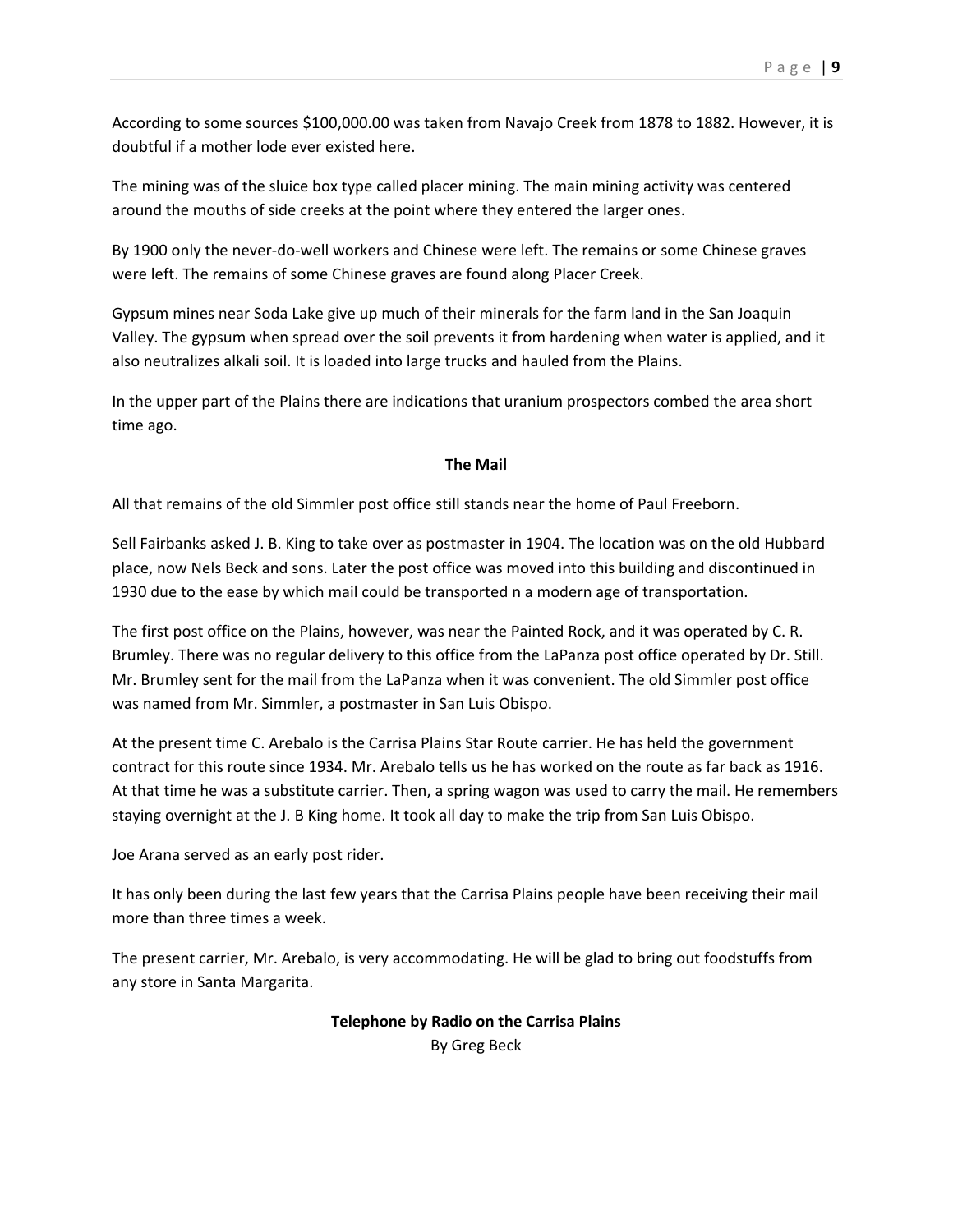In the early 1950's a great need for telephones was felt on the Carrisa Plains. So the people got busy. It was found that it would be very expensive to construct a telephone line from Carrisa to the nearest line thirty to forty miles away.

Finally, the American Telegraph and Telephone Company agreed to furnish the material if the people would set the poles and string the wires for the local telephones. This was done and all rights were turned to the A.T. & T. for maintenance and repair.

In 1952 the Federal Communication Commission assigned the Carrisa Plains a V. H. F. (very high frequency) band and the Carrisa Telephone System became the first installation of its kind on the West Coast. Now, through the medium of wires and radio, customers on the Carrisa may talk to anyone anywhere.

It operates in the following manner. On the Plains a customer picks up the telephone. This turns on the transmitter at Carrisa plains. The transmitter sends a radio tone to the switchboard at Paso Robles through the receiving antenna there. The operator answers by plugging into the line. This opens the Paso Robles transmitter. The customer may then talk to the operator.

An operator may call the customer in much the same way. One transmitter and receiver is located near the Carrisa Plains Mercantile owned and operated by Walter Calyton. Another transmitter is locate just eight miles away in the Rowland W. Cooper garage.

## **Stores on the Carrisa Plains**

The present and only store on the Carrisa Plains is owned and operated by Mr. and Mrs. Walter Clayton. The Claytons of the Carrisa Mercantile opened for business in August of 1950. They stock foods and wearing apparel in conjunction with a filling station.

The store generally closes on Mondays and Thursdays. On these days the Claytons journey to nearby cities and towns to replenish their stock and make special purchases for the people of the Plains.

In early days many of the ranchers stocked the most needed or urgent supplies which their employees might need. They made only two or three trips to town in one year. Most of the purchasing was done in San Luis Obispo or Paso Robles.

One wagon load of supplies, drawn by two or three teams, often times cost as much as two or three hundred dollars. They would consist of barrels of flour, fifty pound sacks of sugar, wooden boxes of crackers, barrels of apples, cases of fruit, vegetables, meats, and fish and coconut in ten-pound tins.

Dr. Thomas Chalmers Still, his wife Martha, and their children opened a store on the LaPanza in 1879. This store served the placer mines operating the region at that time. They also weighed gold for the miners. Dr. And Mrs. Still were the great-grandparents of Paw Bowman. Dr. Still was also the postmaster.

#### **County Roads**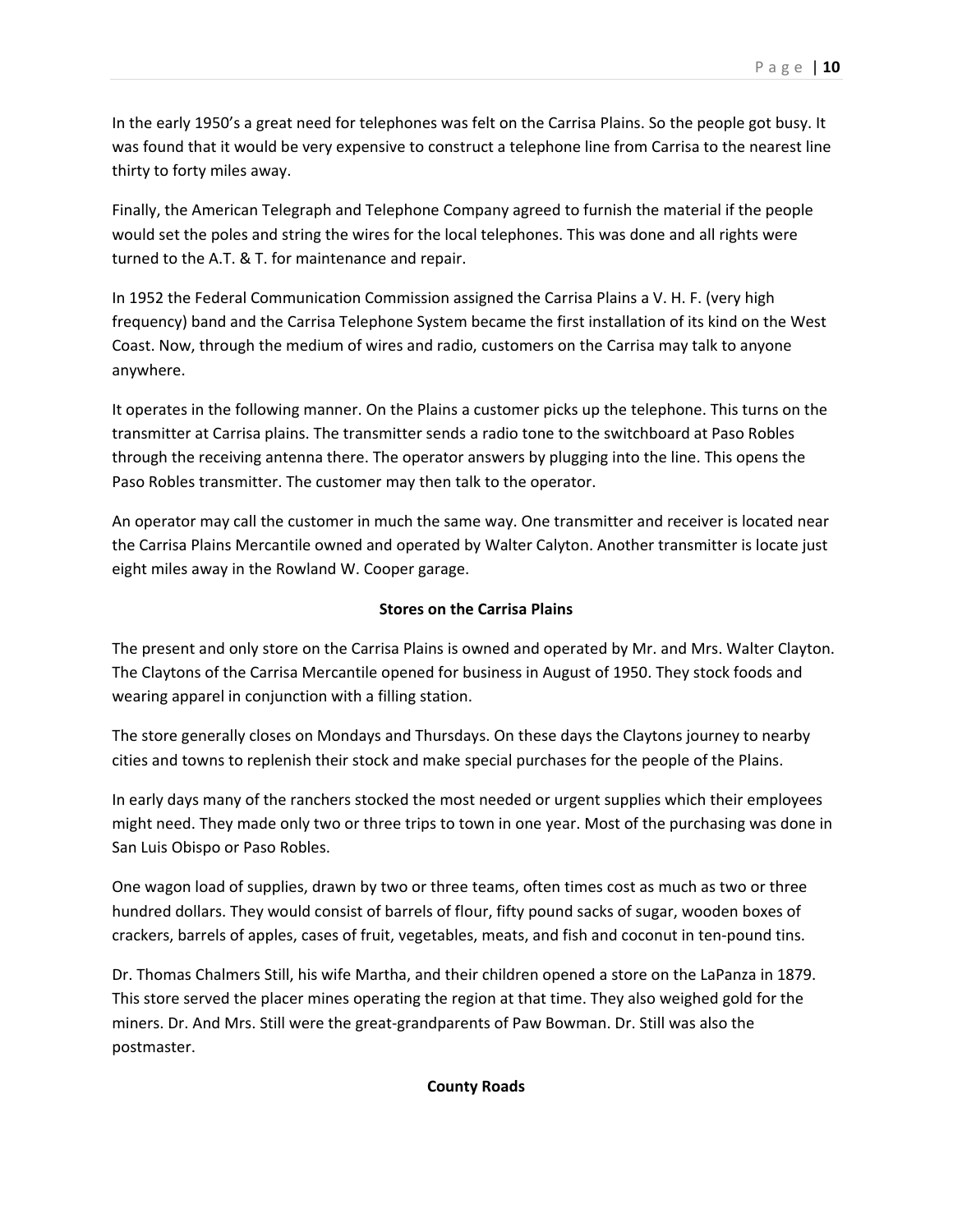The San Luis Obispo County Roads Department is represented on the Carrisa Plains by Audry Hysell. The headquarters is saturated on land now owned by the county, but originally part of five acres donated by the McDonald Estate for a park. The old Simmler School is close by.

Mr. Hysell and family live in the old teacher's quarters. Four Hysell children attend the Carrisa School.

The County Roads Department maintains all roads in the Carrisa Plains not maintained by the state. Some roads maintained by the county include the Poso and Soda Lake Roads. Others have such names as the Santiago and the Hurricane Roads.

## **State Sign Route 178**

In 1933 the county road from Santa Margarita through Pozo and the LaPanza and on to Kittrick was designated a state highway by the California legislature. This road bisects Carrisa Plains. The State Department of Public Works, Division of Highways reamed it State Route 178.

There are maintenance stations at Pozo and Simmler. The Simmler Station is located near the old school and has employed Paul Freeborn since it was designated. Paul was with the County Roads Department before being employed by the state.

Bill Dennison is also employed by this division. His son, Bill, Fr., attends the Carrisa School.

In May of 1936 the state started hard-surfacing the road. Before this, it was maintained as a dirt and gravel road. Many ranchers in the area help maintain the roads.

On February 4, 1954, the state returned to the county that part starting two miles east of Santa Margarita to the junction of the Cammatti at the LaPanza Ranch. The state then took the Calf Canyon and Cammatti Roads into the state system. This road is sometimes called the Cross-Country Road.

## **Fire Control**

Especially in the dry summer months the California State Division of Natural Resources, Division fo Forestry, is active on the Plains.

When a fire occurs on the plain or in the foothills, very often the ranchers [the remainder of this sentence is missing in the original].

Fires of unknown origin do little real damage because of the rancher alertness.

The Simmler Station was established in 1930 on the Dewey Werling Ranch by Soda Lake. It is now located on county property near the old school and on land originally donated by the McDonalds.

The LaPanza Fire Control Station was first established in 1940, on the LaPanza Ranch, in a tent. The station was then moved to the Cammatti Ranch and remained there until the present site was purchased from the Walter F. Lewis Ranch in the early part of 1950.

## **Oil Wells on the Carrisa Plains**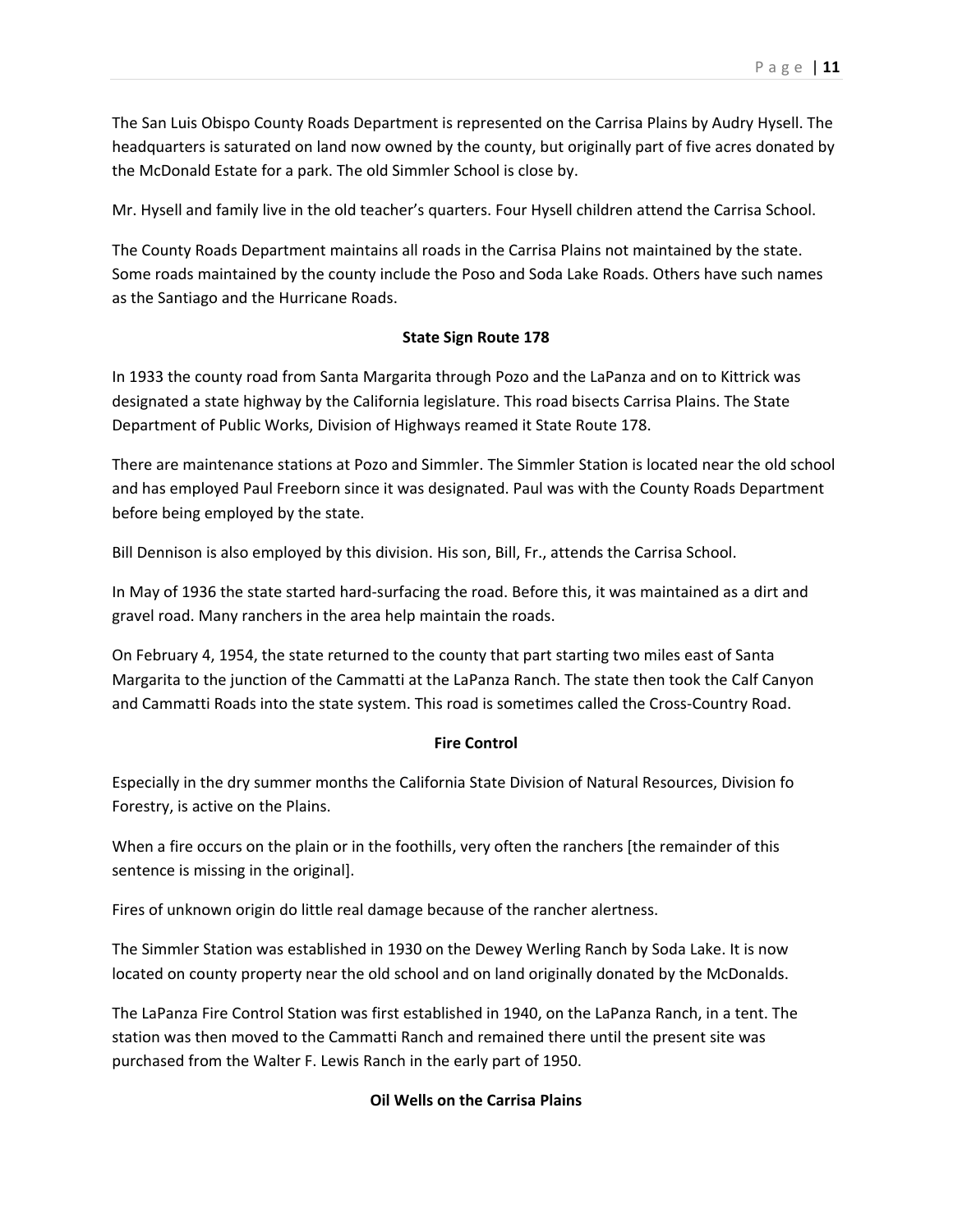In the late 1940's the Richfield Oil Company discovered oil in the southwest part of the Carrisa Plains. The Norris Oil Company drilled the first well that produced fifty barrel a day.

Everyone was excited when leasers took to every conceivable means of transportation and communication to get in touch with land owners.

Many Carrisa Plains ranchers benefitted from the lease money and the oil wells have done much to relieve the school tax burden in the district.

### **The Pacific Gas and Electric Sub-station – Carrizo**

On November 3, 1949, the Pacific Gas and Electric Sub-station, Carrizo, was completed. This sub-station is about the only place on the Plains that carries the old Spanish spelling for the name Carrizo. This is the original Spanish spelling for the grass reed from which the Plains received its name.

Before the opening of this sub-station, each individual rancher had to furnish his own power which was generally from a diesel or gasoline-driven power plant. Many ranchers are still too far away from this sub-station to benefit from it. Distance makes the stringing of a line impractical.

#### **Outlaws on the Carrisa**

Outlaws frequently visited the Carrisa Plains. Probably the most famous, at least to Californians, was Joaquin Murrietta. Joaquin, who reputedly had his headquarters near Coalinga, was of the Robin Hood type and never practiced his trade in this area. According to all local opinion he was apparently a good fellow. He robbed from the rich Spanish on the Coast and helped the poor and those in need. He is remembered to have stayed overnight at the J. B. King home as well as the Garcias. However both of these homes operated as sort of an inn.

Jesse James, the famous bandit from Missouri, visited his uncle D. W. James, one of the owners of the La Panza Ranch. It is said that Jesse's uncle once sent him home by boat around the Horn. There are initials on Canaris Rock said to be those of Jesse's.

The Daltons, Bill, Bob and Emmett according to local settlers, have visited the Plains when the law got too hot on their trails in the mid-west. On one occasion, when watering their horses near Choice Valley, they were accosted by San Luis Obispo deputies. They promptly took the guns away from the deputies and departed for Cedar Canyon on the Carrisa. After being the guest of Mr. Bacon of Cedar Canyon, their whereabouts again became known by San Luis deputies. They then returned the previously borrowed guns to a girlfriend of one the deputies and left.

Bill Dalton according to records owned a ranch on the Estralla. On other occasions his brother are supposed to have visited Bill. According to all information, they as the others, did not practice their art on the Plains.

## **The San Andreas Fault in the Carrisa**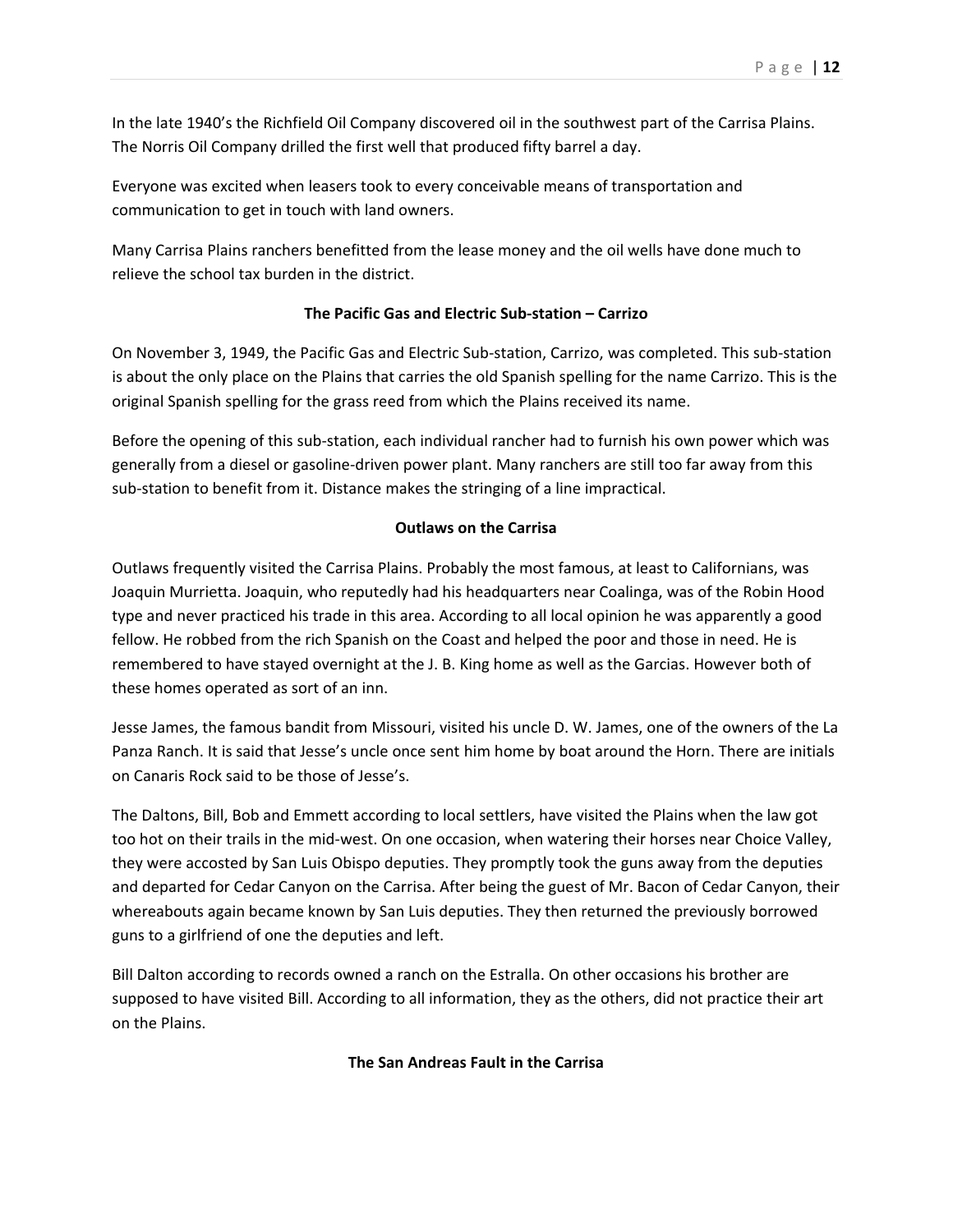Along the south base of the Temblor Range which forms the eastern boundary of Carrisa Plains are the distinct evidences of the famed San Andreas Fault. The break forms a straight furrow or fault line between the hills and the lowlands. It parallels the Temblor Range for miles and may be plainly seen from the air.

It is possible that the Temblor Range was named for this fault because "temblores" in Spanish means a tremble or an earthquake.

This fault is part of the two hundred and seventy mile break which was a part of the San Francisco quake and fire that occurred in April 1906.

State Sign Highway crosses this fault line about six miles east of the school on the road to McKittrick.

## **A Famous Old Landmark The Old Mill**

A famous landmark of the Carrisa, as well as San Luis Obispo County, still stands on the Nels Beck and Sons Ranch. In 1891 A. F. Hubbard moved his grain mill from the Estrada Gardens in San Luis Obispo to its present location. He hired a M. Michaels as his miller.

The old mill is rapidly deterioration and leans precariously in every strong wind. Part of one side has fallen in. A few organizations have discussed the possibility of protecting it for future generations, but no one has definitely done anything about it. Mr. Hubbard was a man that thought ahead of his time. In 1901 he constructed a model of a lighter-than-air craft. It was a very good one and it was to have been powered by tow light French motors. A company with a capital outlay of \$100,000.00 was formed to produce the machine. Many prominent San Luis Obispo citizens were investors, including Dr. Still of the La Panza. Mr. Hubbard, however died in 1903 before his project became a reality.

In 1904 J. B. King moved to the Hubbard Place where he was postmaster. The King children remember playing with this model dirigible which they tried out for size in the horse trough.

## **The Sandhill Cranes of Carrisa Plains.**

Among many of the interesting features of the Carrisa Plains are the Sandhill Cranes. They are unique because it is said that this particular specie is usually associated with swampy areas. They migrate north in the summer and nest and breed in the Arctic of Alaska.

In the winter they come south and 7,000 to 10,000 of them spend the winter season on Soda Lake, much of which is located on the Dewey Werling Ranch. They spent the day in the area of the Lake looking for food and return to the Lake at night to roost. Some say the cranes feel protected by the unrestricted view that the lake affords. Here it is almost impossible for predatory animals to sneak upon them. They are also protected from hunters by the ranchers in the vicinity.

These cranes are probably our wariest birds, bat at times they respond to kindness.

When migrating they fly in long lines or V's like geese. Their call is a loud gar-oo-oo--oo, gar-oo-oo-oo. This call may be heard even farther than the honking of geese.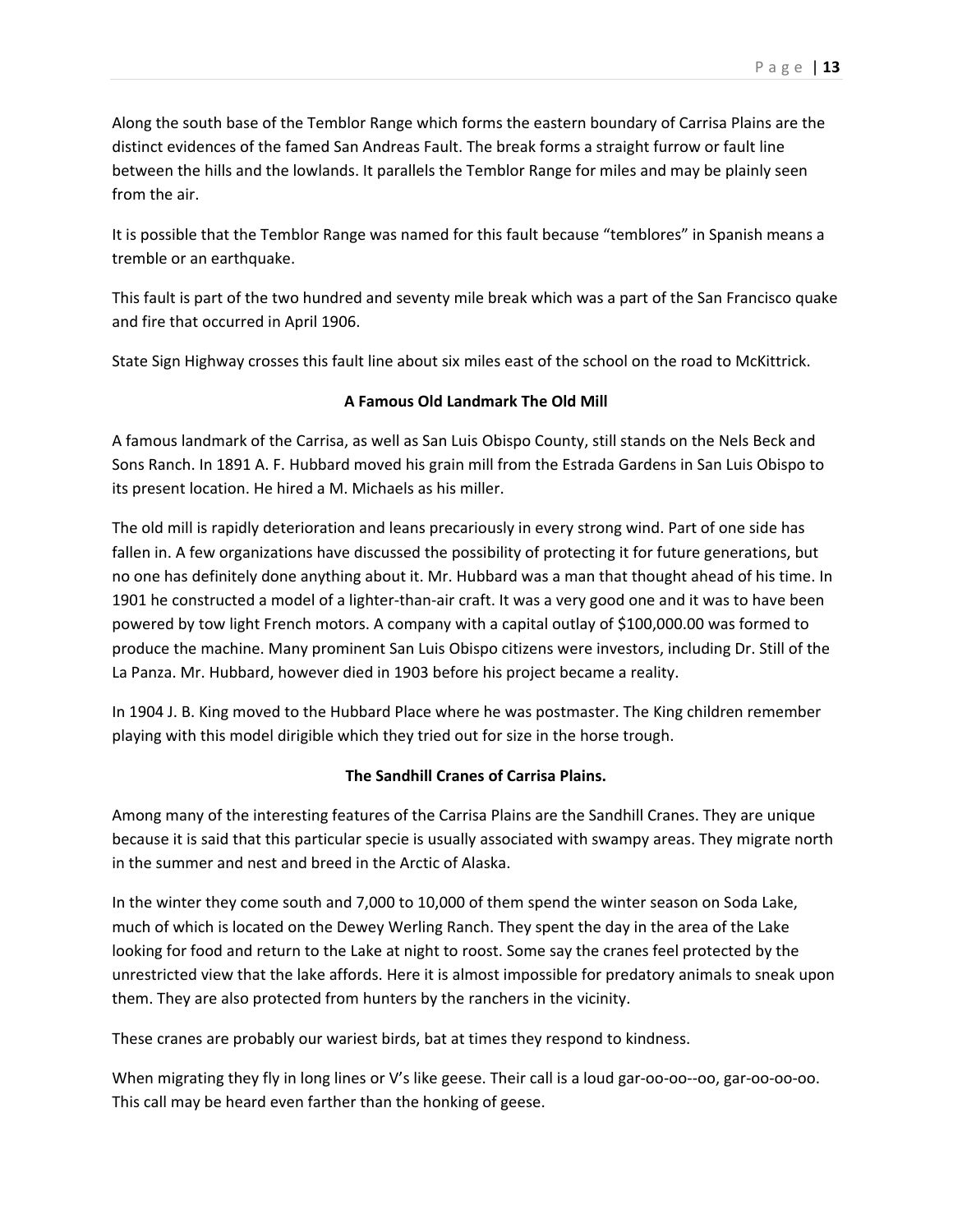One of their most distinctive habits is that of dancing during the mating season. The dance is generally held in the fall and winter. Flocks of from six to eight gather on a bare hilltop and perform what resembles and old fashioned barn dance. What these dances have to do with securing a mate I not clear. Their average length is forty-four inches.

#### **The Droughts**

"Rain is necessary, water is the medium of life, more important even than the light of the sun," someone once said. The people of the Plains really enjoy the sound of rain falling on their roofs. The lack of rain means a poorer grain crop and less grass for the sheep and cattle.

Probably the drought of 1855-1856 that created a terrible hardship on growing California did not greatly affect the Plains people because it must have been sparsely settled. However, in 1863-1864 hay sold for one hundred fifty dollars a ton and was scarce; many cattle perished. That was the year one million head of cattle died in the state. This drought came just three years after J. H. Blackburn and D. W. James (uncle Jesse James) had paid \$1.25 per acre for the LaPanza Ranch. That was the drought that forced these ranchers to drive their herd to Tulare to secure water.

The droughts of the 1880's and early 1890's were the ones that discouraged many Carrisa ranchers. It was during this drought that Many ranchers were forced to seek credit. Sinsheimer of San Luis Obispo credited many. Many were so discouraged, however, that they left their ranch and land deeds to Mr. Sinsheimer for payment and left the Plains.

There have been lesser droughts since, but those who were good managers and saved for the days that it did not rain did not become discouraged.

A rhyme frost occurs occasionally when a cool night freezes moisture on the trees.

#### **Old Settlers**

Around the perimeter of the plains and on the rolling foot hills, many places may be found that clearly indicate the presence of early settlers.

Although the heart or level land of the Carrisa was purchased in large tracts by such men as the McDonalds, Miller-Lux, the homesteaders and pioneers claimed the edges. Many thought the foot-hills and the perimeter of the Plains better land. This was probably because of the luxuriant growth of grass in this location. R. C. Brumley settled near the Painted Rock in 1865 as an employee of the McDonald's. This old original dwelling remains in part. Mr. Brumley's daughter, Mrs. Latimer, remembers that transportation of the materials alone for this dwelling cost three cents per mile just for transportation. This old dwelling is now a part of the Bingman place commonly called the Salcita for "little willows."

Mr. Still, the great-grandfather of Pat Bowman built a substantial stone structure. The old home burned just a few year ago.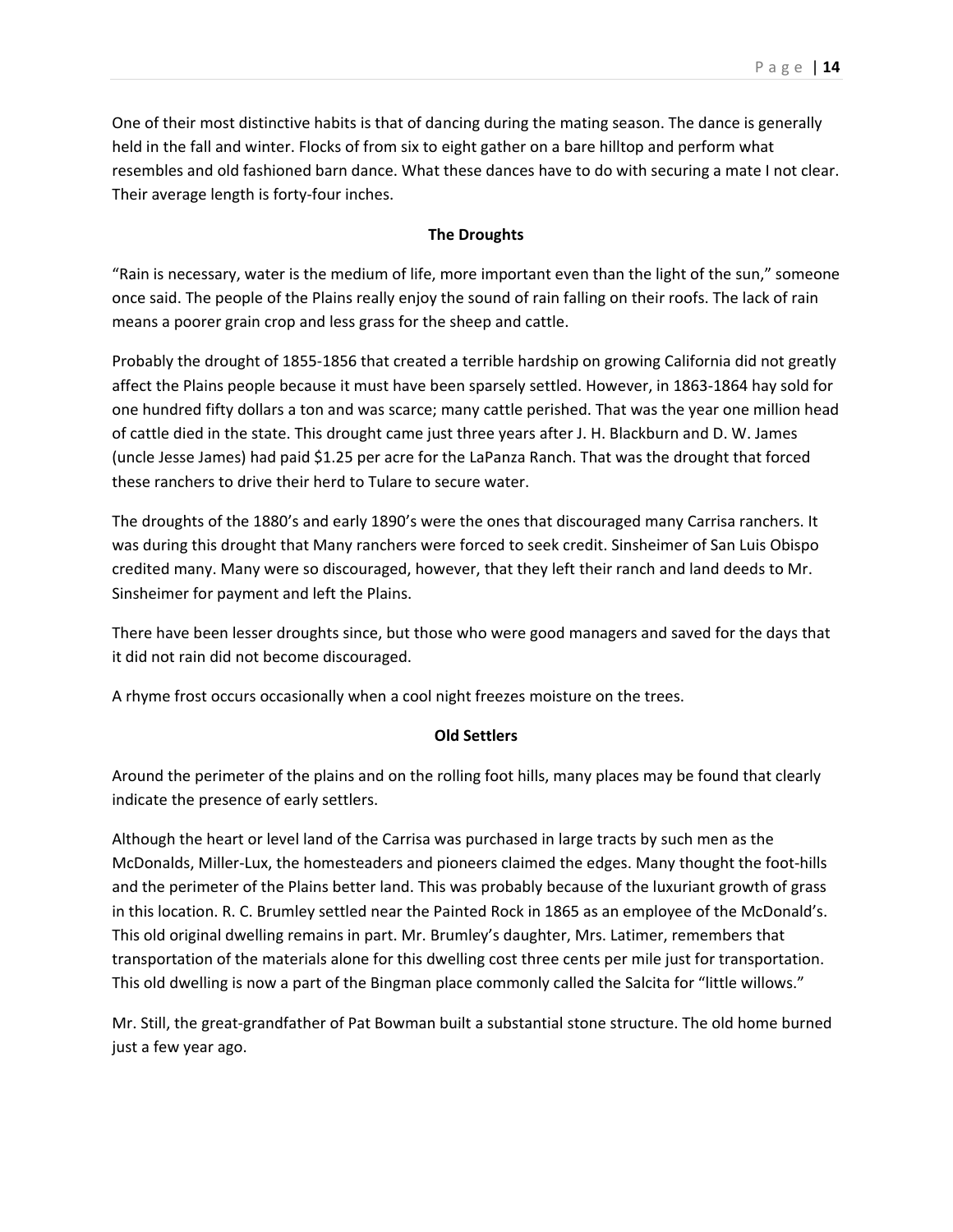The Garcias have been residents of the Plains and nearby communities since 1850. J. Garcia once purchased the Salcita from George Bill.

A great-grandfather of the Lewis children homesteaded on the Navajo Creek around 1850. The old original ranch is still owed by a Lewis.

The name King dates back to 1887 as well as names like Cavanagh, Freeborn and Lopez.

Time and space does not permit us to mention all the pioneers at this time.

#### **Soda Lake of the Carrisa Plains**

Streams running down from the Caliente Range on the south and the almost barren Temblor Range on the north are trapped on the Carrisa Plains at Soda Lake. Here the water cannot escape, so it sinks and evaporates leaving a salt deposit approximately four miles square. After heavy rains the trapped water remains for a few days only to evaporate during the dry periods.

It was here that the early settlers obtained salt for their domestic use as well as securing salt for their livestock.

During World War I (19167-1918) a narrow gage railway was built across one the of southern necks of the lake in order to remove the slat or soda to sell on the market. The railway moved the salt to a loading area where it was transferred to trucks to be taken to market. It is said that one of the uses for which it was used, was a dyeing agent for paper. This was by the Kraft paper company. However, because of the softness of the deposit beds, it became increasingly difficult to load the mineral. For this reason the marketing was discontinued.

The United States Air Force used the lake during World War II as a bombing range for light artillery. One day a new pilot mistook road maintenance machinery for a target. This was probably on account of the similarity of color. Large caliber bullets killed the operator of the road machinery. Also, may head of cattle were reported to have been killed by careless pilots.

Again just a few months ago the Farm Bureau reported that the Air Force wished to sec ure the area for a practice bombing range for a nearby airbase.

#### **Indians on the Carrisa Plains**

At the time the white men landed on the west coast of California, the Chumash Indians used the Carrisa Plains for a hunting ground. These Indians were small in stature (about five feet) and they were few in number. The Chumash have often been called "Diggers" because they dug in the ground for a lot of their food, such as roots and herbs. On the Plains many caves are found, show evidence of fire used for warmth. However, it is thought that not much food was cooked.

Anthropologists do not believe that these Indians painted the pictures found on so many rocks in the foothills and on the Painted Rock. By infra-ray, archaeologist have found that these paintings have many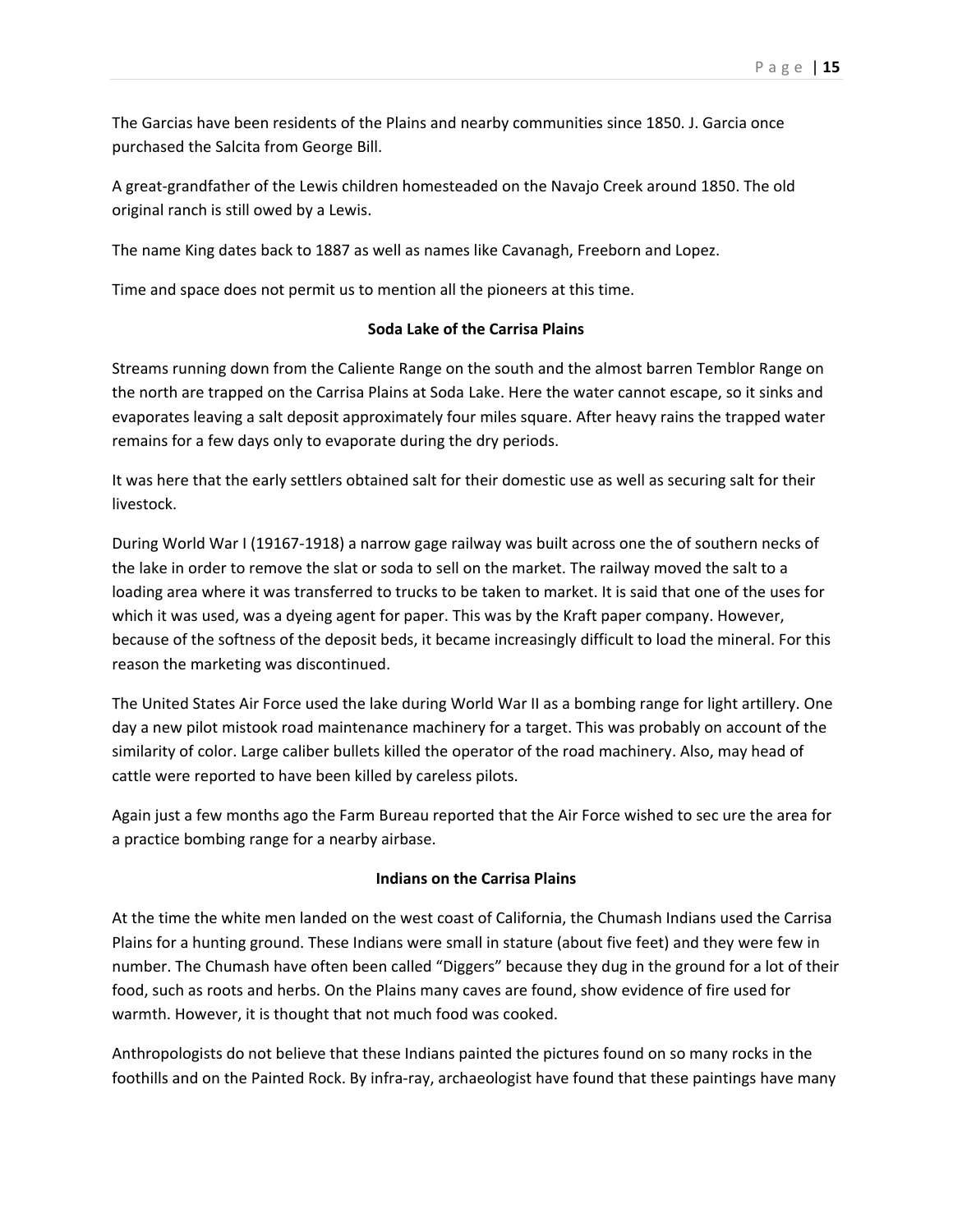layers of paint beneath the outer layer, that now can be seen. This indicates that the painting may be much older than they appear.

It is thought that these Indians used the Plains only as a hunting ground. Their permanent homes ere probably over on the coast. Anyway here they ground acorns and the like on bowls. Rancher still plow up to the surface many sand stone bowls used by them. They are of all sizes.

Mrs. Louisiana Dart of the County Historical Society and Museum, calls these Indians "stone eaters" because of the great amount of sand and stone they ate in their food. Grinding their food in the soft sandstone caused much loose sand to be eaten in their food. This caused their teeth to become hollowed out.

It is said that this Chumash Indian has become extinct. Few or no full bloods remain. They have passed away because they were subjected to the diseases of the white man, as well as his whiskey.

#### **The Painted Rock of Carrisa**

In the south-central part of the Carrisa Plains, near the foothills of the Caliente Range and close to the southern edge of Soda Lake, is an age old landmark, the Painted Rock. The Spaniards called it "La Piedra Pintada," and Myron Angel in his history of San Luis Obispo County called it "The Great Natural Temple of Carrisa."

Here the Chumash Indians ground corn in the still visible hollowed out holes, painted figures in black, white, and red paint and used it as a shelter as well as a shrine.

Whether it was pushed up out of the ground by volcanic action or whether the soil eroded from around it, no one seems to know or is quite sure. The rock is approximately 140 feet high, near 1,000 feet in diameter, and has a hollow center that once sheltered as many as 2,000 pioneer sheep from the weather and wild animals. Inside the hollow, the paintings of the Indians have been badly damaged by the carved initials of thoughtless visitors and the weather. However, many more paintings remain in the adjacent foothills. In season the rattlesnakes are also plentiful.

It is not know just which tribe of Indians painted the pictographs. They are probably done well to be the work of the recent Chumash Tribe. Some think the Hopi Indians from the high mesas of northern Arizona might have painted them on one of their trading trips to this region to trade for shells.

Chester R. Brumley, who might have been the first settler in the Plains in 1865, built a home near the Painted Rock. The first post office was established here by him.

Frank Reynolds, a miner that worked the placer mines on the La Panza, discovered gold or a trace of it just back of the Painted Rock sometime around 1880. Also found in the rocks with the gold dust were ancient scorpions, alive, but blind. They died soon after being uncovered.

The importance of this old landmark is rapidly fading after it failed to gain State or Federal attention and protection. The Telegram Tribune and many other failed, after a lengthy campaign many years ago.